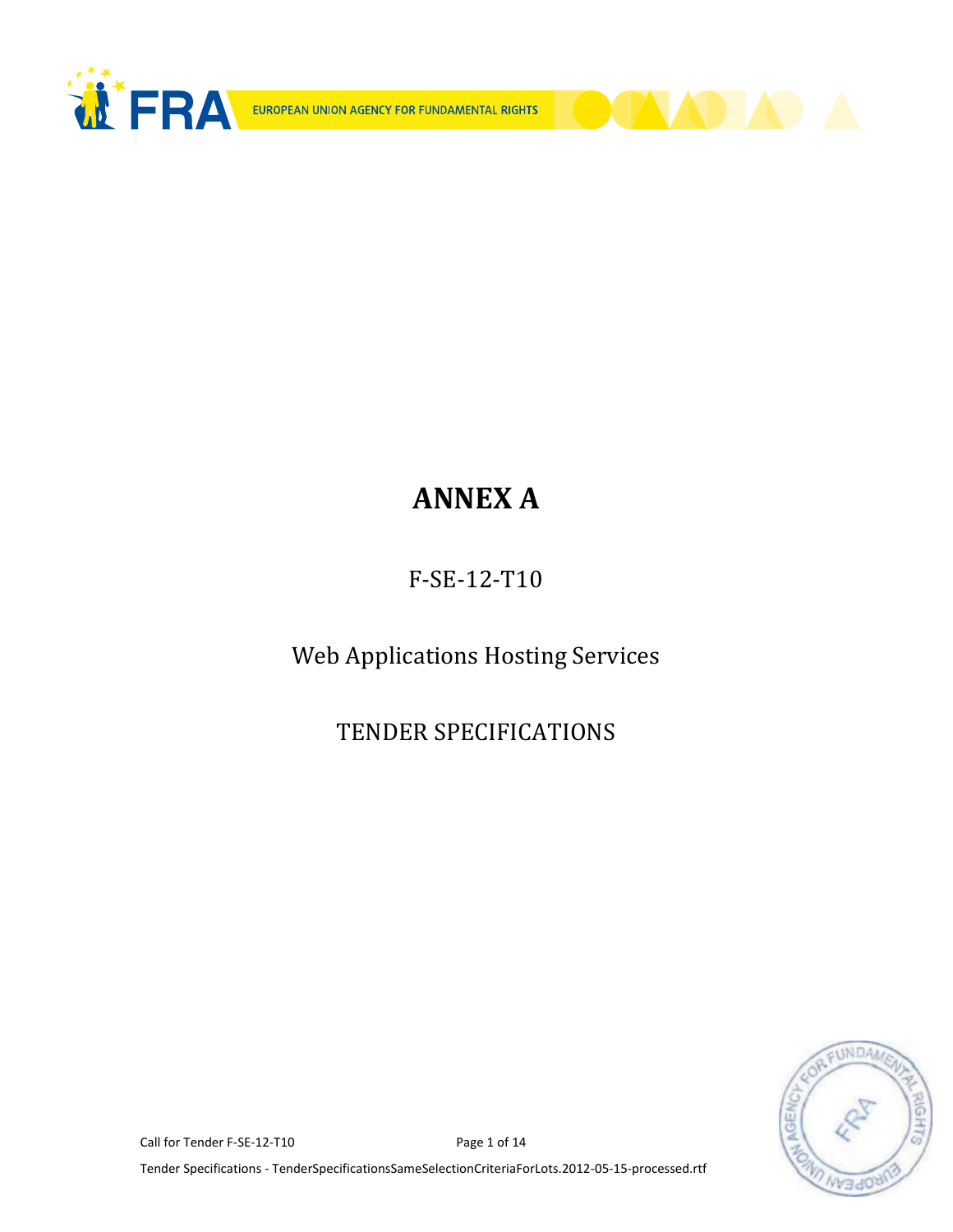## **1. Description of the tender**

The subject of the multiple framework contract is to provide the Contracting Authority with the provision of web applications hosting services as described in Annex A.1 Technical Specifications.

The Contract Notice for the present call for tenders was published on 28/11/2012 with reference number 2012/S 229-376265.

## **2. Division into lots**

This tender is not divided into lots.

#### **3. Purpose of the tender**

The purpose of this invitation to tender is to award a Framework Services contract for the provision of Web Application Hosting Services.

The Contracting Authority intends to award a minimum of three (3) and a maximum of three (3) framework contracts, in cascading and descending order, for the provision of services as specified in Annex A.1 Technical Specifications, provided that there is a sufficient number of economic operators that satisfy the selection criteria or a sufficient number of admissible tenders which meet the award criteria.

The multiple framework contracts will take the form of contracts which are separate but concluded on identical terms with each of the successful tenderers. Framework contracts involve no direct commitment and, in particular, do not constitute orders per se. Instead, they lay down the legal, financial, technical and administrative provisions governing the relations between the Contracting Authority and the Contractor during the period of its validity. Specific contracts or Order Forms will be issued throughout the validity of the Framework contract. Such specific contracts or orders will be attached to the Framework Contract. The draft Framework Contract (Annex B) specifies the basic conditions applicable to any assignment placed under its terms. Signature of a Framework Contract does not oblige the Contracting Authority to place an assignment. The Framework Contract does not preclude the Contracting Authority from assigning tasks in the areas set out above to the other Contractors or from having these tasks carried out by Contracting Authority's staff.

## **4. Place of delivery or performance**

The place of performance of the tasks shall be the Contractor's premises or any other place indicated in Annex A.1 Technical specifications.

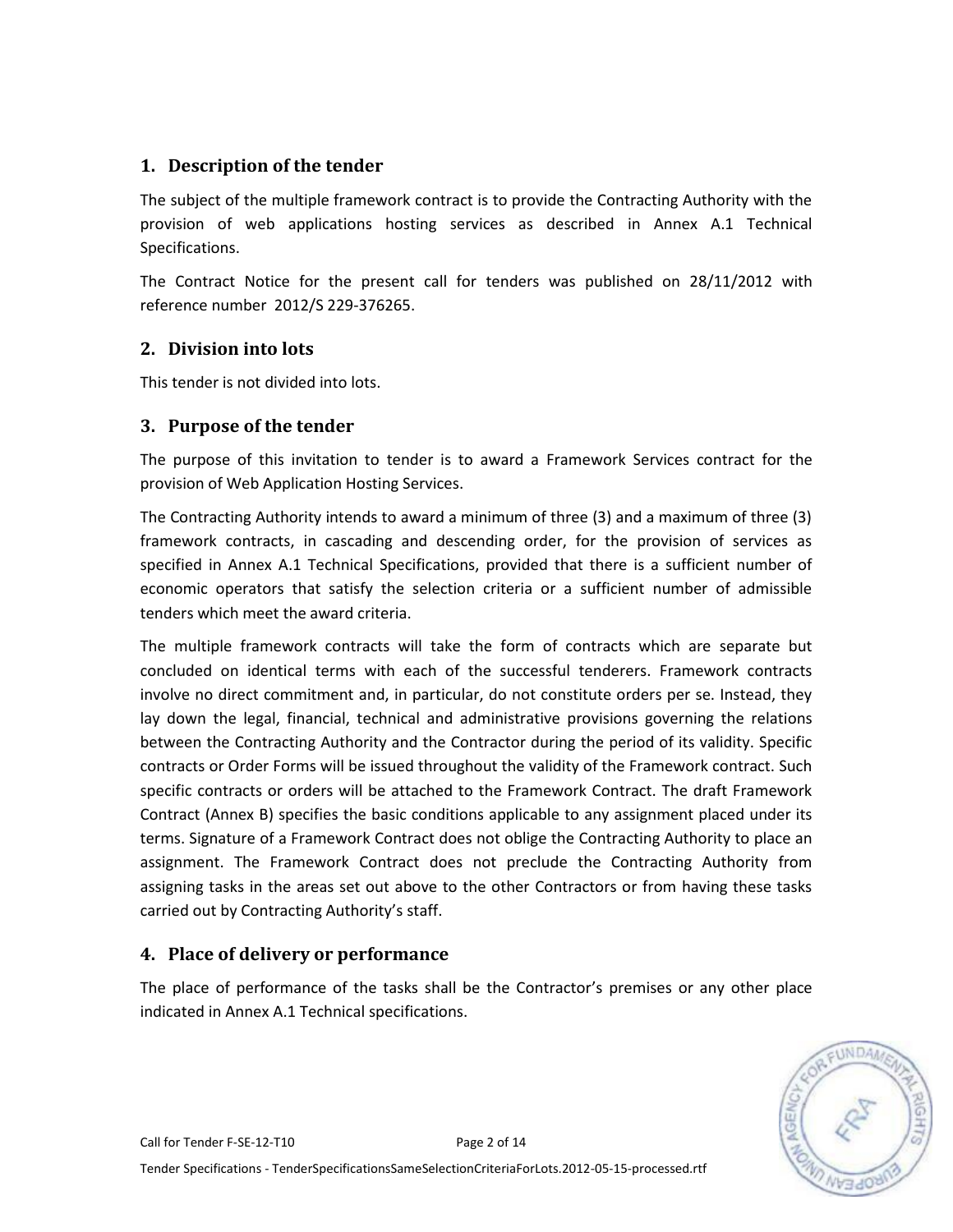## **5. Duration**

The framework contract(s) resulting from the present call for tenders shall enter into force the date on which it is signed by the last contracting party.

The framework contract(s) will have an initial duration of one (1) year from the date of signature and may be renewed up to three (3) times for an additional period of one (1) year each time. The Contract shall be renewed automatically under the same conditions, unless written notification to the contrary is sent by one of the contracting parties and received by the other before expiry of the period indicated in the Draft Framework Contract (Annex B). Renewal does not imply any modification or deferment of existing obligations. The duration of the framework contract(s) shall not exceed four (4) years.

Implementation of the contract(s) may not start before the date on which the contract enters into force.

# **6. Volume**

The indicative volume of the contract has been estimated at 280,000.00 EUR excluding VAT. The Contracting Authority may exercise, depending on the budget availability, the option to increase the estimated contract amount at a later stage via negotiated procedure with the successful tenderer(s) in accordance with Article 126 (1) (e) and (f) of the Implementing Rules of the Financial Regulation.

# **7. Terms of payment**

Payments shall be executed only if the contractor has fulfilled all his contractual obligations by the date on which the invoice is submitted. Payment requests may not be made if payments for previous orders or specific contracts have not yet been executed as a result of default or negligence on the part of the contractor.

The invoicing procedure for extended specific contracts will be 100% on completion of the work, once accepted by the Contracting Authority.

## **Pre-financing:**

No pre-financing payment is foreseen.

#### **Interim payment(s):**

No interim payments are foreseen.

#### **Payment**

Requests for payment by the Contractor in accordance with the instructions laid down in Annex A.1 Technical Specifications shall be admissible if accompanied by:

**EUNDAN** 

the relevant invoices, indicating the reference number of the Contract to which they refer



Tender Specifications - TenderSpecificationsSameSelectionCriteriaForLots.2012-05-15-processed.rtf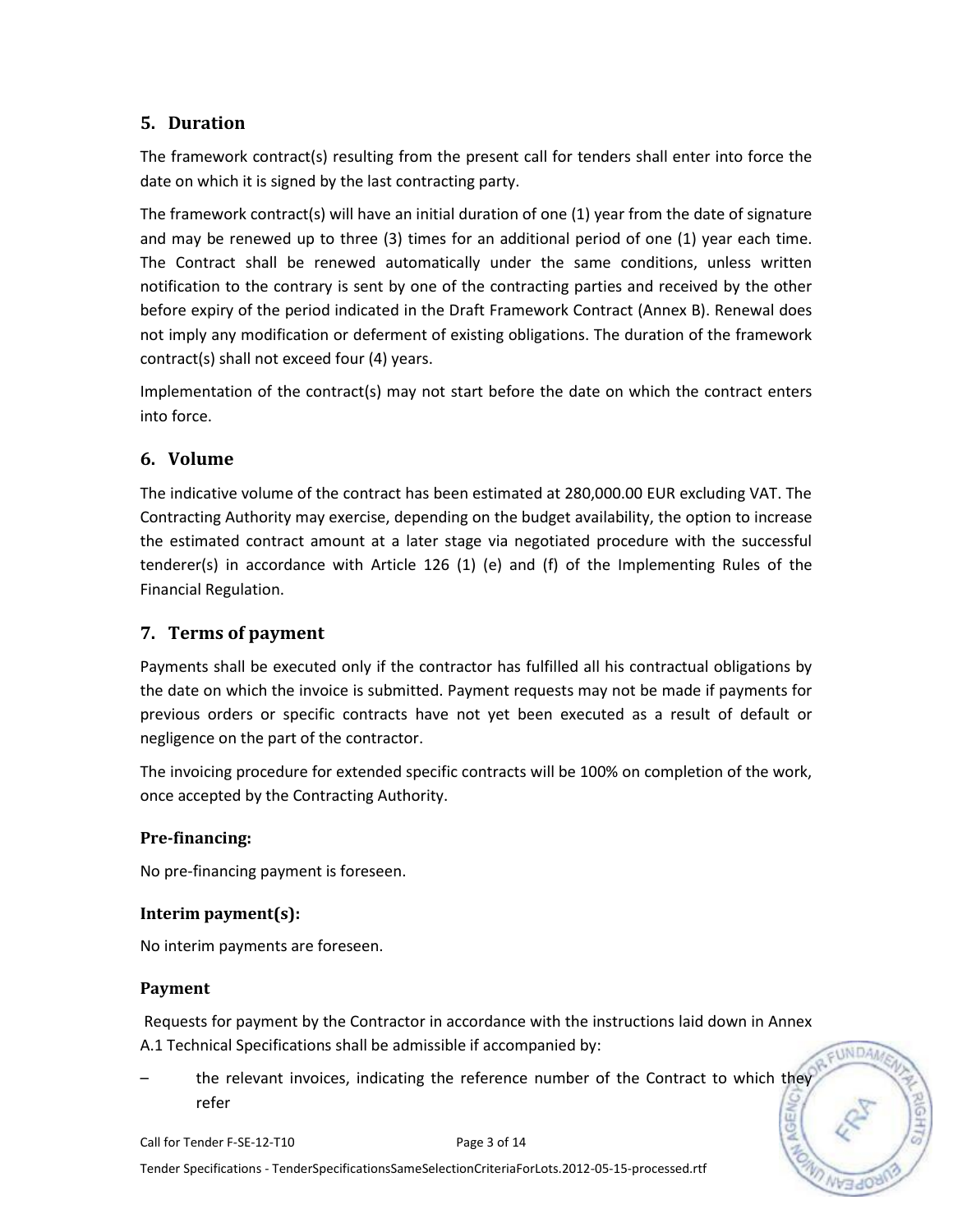When payment is linked to final acceptance, a task acceptance form, duly signed by the Contracting Authority, shall be attached to the invoice.

Within thirty (30) days from reception of the relevant invoices payment shall be made.

#### **8. Financial guarantees**

No financial guarantees are required.

### **9. Participation in the tendering procedure**

Participation in tendering procedures is open on equal terms to all natural and legal persons coming within the scope of the Treaties and to all natural and legal persons in a third country which has a special agreement with the Communities in the field of public procurement on the conditions laid down in that agreement.

### **10.Consortia or group of service providers**

Joint tenders submitted by several economic operators (a consortium or a group of companies) are allowed. In such cases, one of the members must be designated as the group leader or group manager. All members of a consortium or a group of companies (i.e. the leader and all other members) are jointly and severally liable towards the Contracting Authority. Changes in the composition of the consortium or group of companies must be expressly authorised by the Contracting Authority.

Tenderers submitting joint bids shall describe how their cooperation will be organised in order to perform the tasks specified in Annex A.1 Technical Specifications.

Joint tenders will be assessed as follows:

- The exclusion criteria will be assessed in relation to each company individually. The Declaration of Honour with respect to the Exclusion Criteria and Absence of Conflict of Interest included in Annex C, duly signed and dated, stating that the tenderer is not in one of the exclusion situations, must be provided by each member of the consortium or the group.
- The selection criteria for economic and financial capacity will be assessed in relation to each company individually. However, economic and financial criteria that shall be achieved above a certain minimum threshold (as specified in the selection criteria mentioned below) will be assessed in relation to the consortium or group of companies as a whole.
- The selection criteria for technical and professional capacity will be assessed in relation to the consortium or group of companies as a whole.

#### **11.Subcontracting**

Any intention to subcontract part of the contract must be clearly stated by the tenderer in Annex C. Tenderers must indicate the maximum percentage of the contract they intend to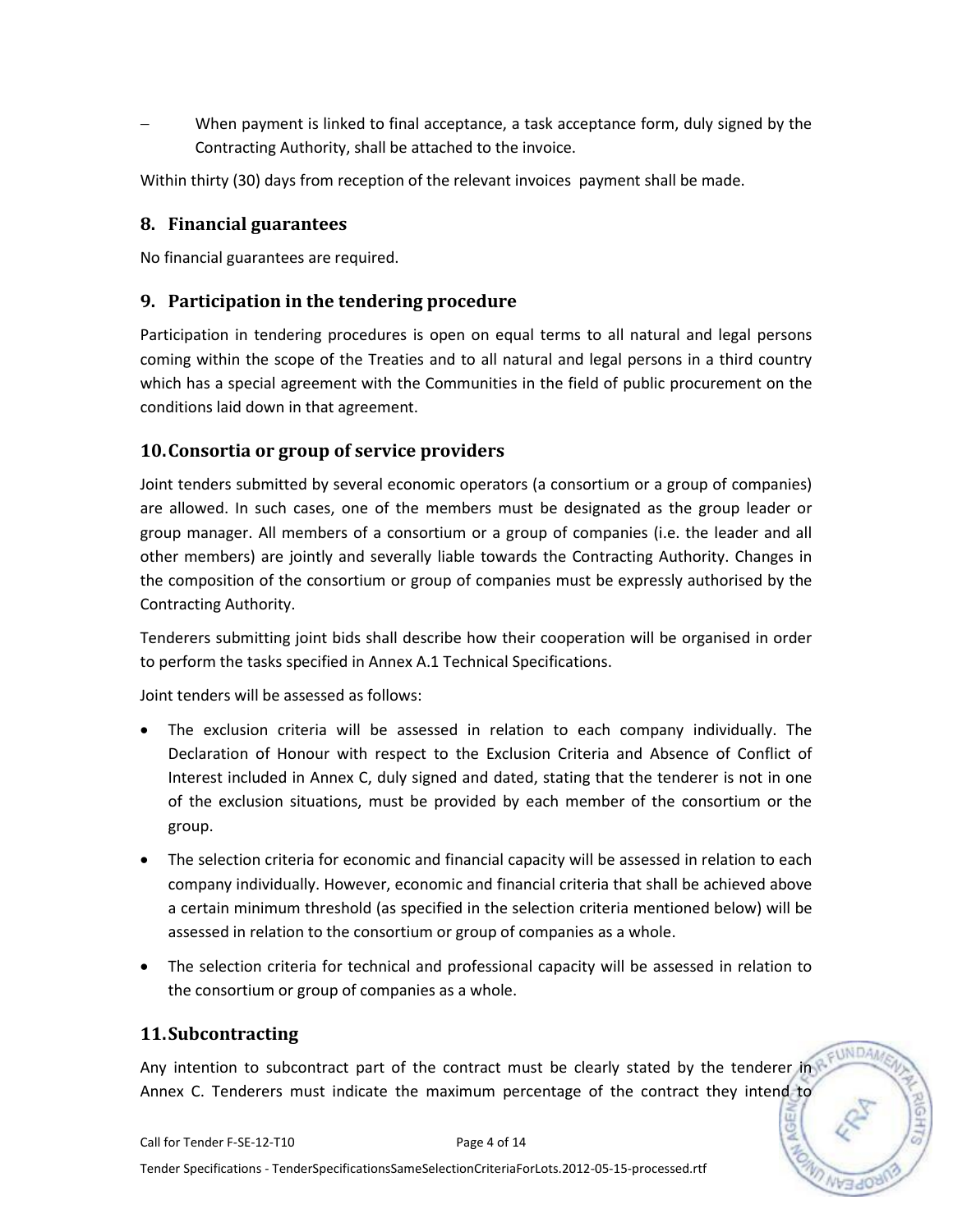subcontract and the identity of the subcontractors they intend to work with, and clearly state the nature of their links to those subcontractors.

For each subcontractor identified in the tender, tenderers must provide a Letter of Intent signed by the subcontractor stating their unambiguous undertaking to collaborate with the tenderer.

Offers involving subcontracting will be assessed as follows:

- Where the amount of subcontracting exceeds 20% of the contract, the exclusion criteria will be assessed in relation to all proposed subcontractors. The Declaration of Honour with respect to the Exclusion Criteria and Absence of Conflict of Interest included in Annex C, duly signed and dated, stating that the subcontractor is not in one of the exclusion situations, must be provided by each proposed subcontractor.
- Where the tenderer relies on the economic, financial, technical and professional capacity of the subcontractor(s) to meet the selection criteria, subcontractors shall be treated as if they were partners in a consortium or a group of companies for the purposes of the evaluation of the selection criteria, and therefore, they shall provide proof of economic, financial, technical and professional capacity as well.

Tenderers must inform the subcontractor(s) and include in their Letter of Intent that the provisions referring to checks and audits included in the Draft Contract (Annex B) may be applied to sub-contractors.

Once the contract has been signed, the provisions regarding subcontracting included in the Draft Contract will apply. The Contracting Authority retains the right to approve or reject the proposed subcontractors.

If the tender includes subcontracting, it is recommended that contractual arrangements with subcontractors include mediation as a method of dispute resolution.

# **12.Visits to premises or information meeting**

A visit to the premises/information meeting is not foreseen.

## **13.Date and place of opening of the tenders**

Tenders will be opened at 10:30 hrs on 21/01/2013 at the Contracting Authority's address. An authorised representative of each tenderer may attend the opening of the bids. Companies wishing to attend are requested to notify their intention by sending a fax or e-mail at least 48 hours in advance to the fax or e-mail. This notification must be signed by an authorised officer of the tenderer and specify the name of the person who will attend the opening of the bids on the tenderers behalf.

# **14.Contacts between the tenderer and the Contracting Authority**

In principle, no contact is permitted between the Contracting Authority and the tenderers during the tendering procedure.

**EUNDA**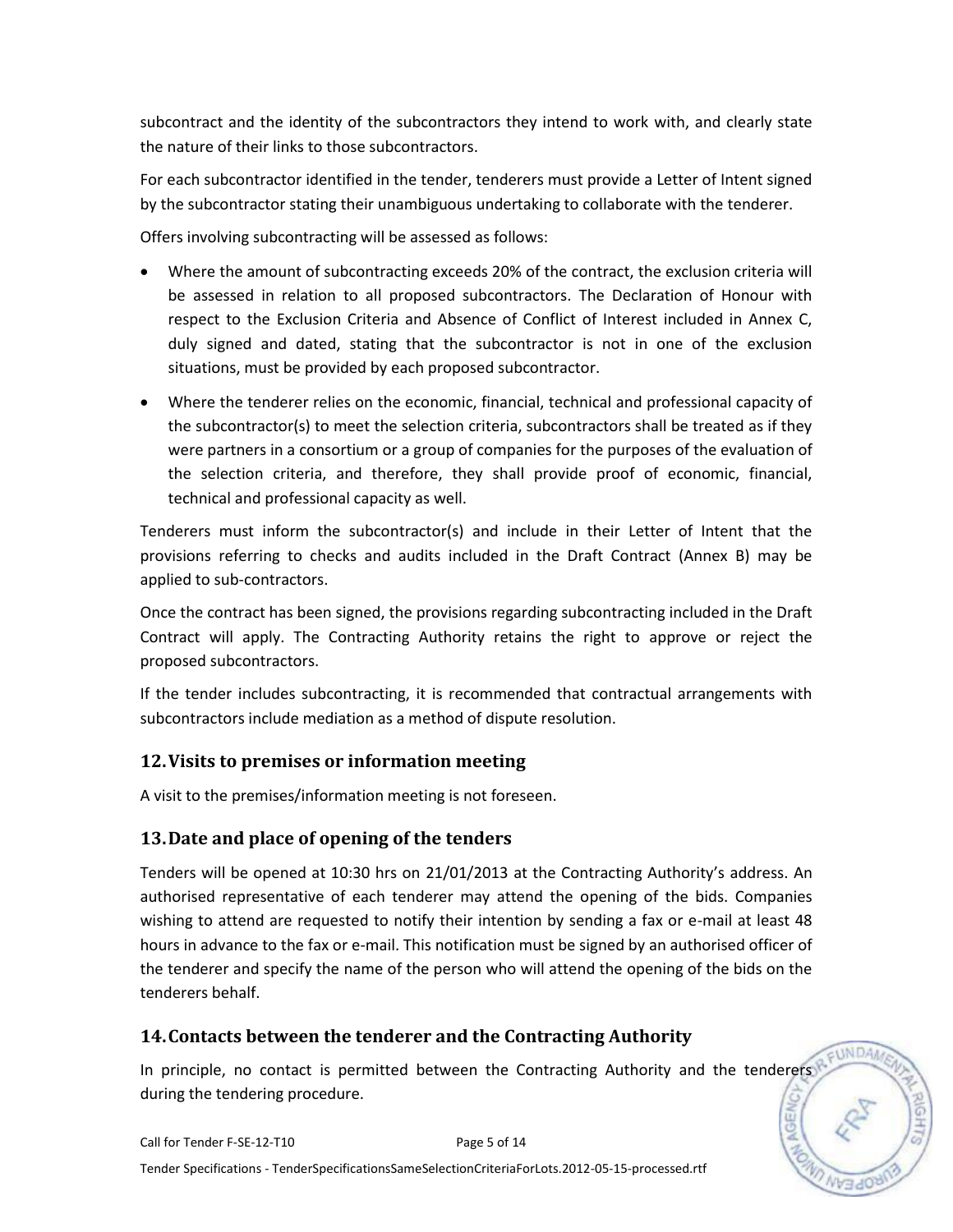However, in exceptional circumstances contact may be made on the tenderers initiative before the final date for the receipt of bids, in order (and only for this reason) to clarify the nature of the contract.

Such requests for further information may be made by fax, e-mail or to the address below:

| European Union Agency for Fundamental Rights                 |  |
|--------------------------------------------------------------|--|
| Invitation to tender No: F-SE-12-T10                         |  |
| Administration                                               |  |
| Schwarzenbergplatz 11                                        |  |
| Vienna 1040 - Austria                                        |  |
| Fax: +43 (0)1 580 30 691 ; e-mail: procurement@fra.europa.eu |  |

Insofar as it has been requested in good time, the additional information will be sent simultaneously to all economic operators who requested specifications or showed interest in submitting a bid no later than six calendar days before the deadline for the receipt of bids or, in the case of requests for information received less than eight calendar days before the deadline for the receipt of bids, as soon as possible after the request for information has been received.

The answers to the requests for additional information can also be found at the following Internet address: http://www.fra.europa.eu.

Similarly, contact may in exceptional circumstances be made on the Contracting Authority's initiative:

- a. before the final date for the receipt of bids, in order to inform interested parties of an error, a lack of precision, an omission or any other material shortcoming in the drawing up of the documents of the invitation to tender; or
- b. after the opening of bids, where a bid requires clarification or in order to correct material errors made in drawing up a bid.

Please note that in any event such contact may not result in a modification of the terms of the bid.

## **15.Alteration or withdrawal of tenders**

Tenderers may alter or withdraw their tenders by written notification prior to the deadline for submission of tenders. No tender may be altered after the deadline for submission. Withdrawals must be unconditional and will end all participation in the tender procedure.

Any such notification of alteration or withdrawal must be prepared and submitted in accordance with the instructions on how to submit tenders included in the Invitation to tender, and the envelope must also be marked with "alteration" or "withdrawal" as appropriate.

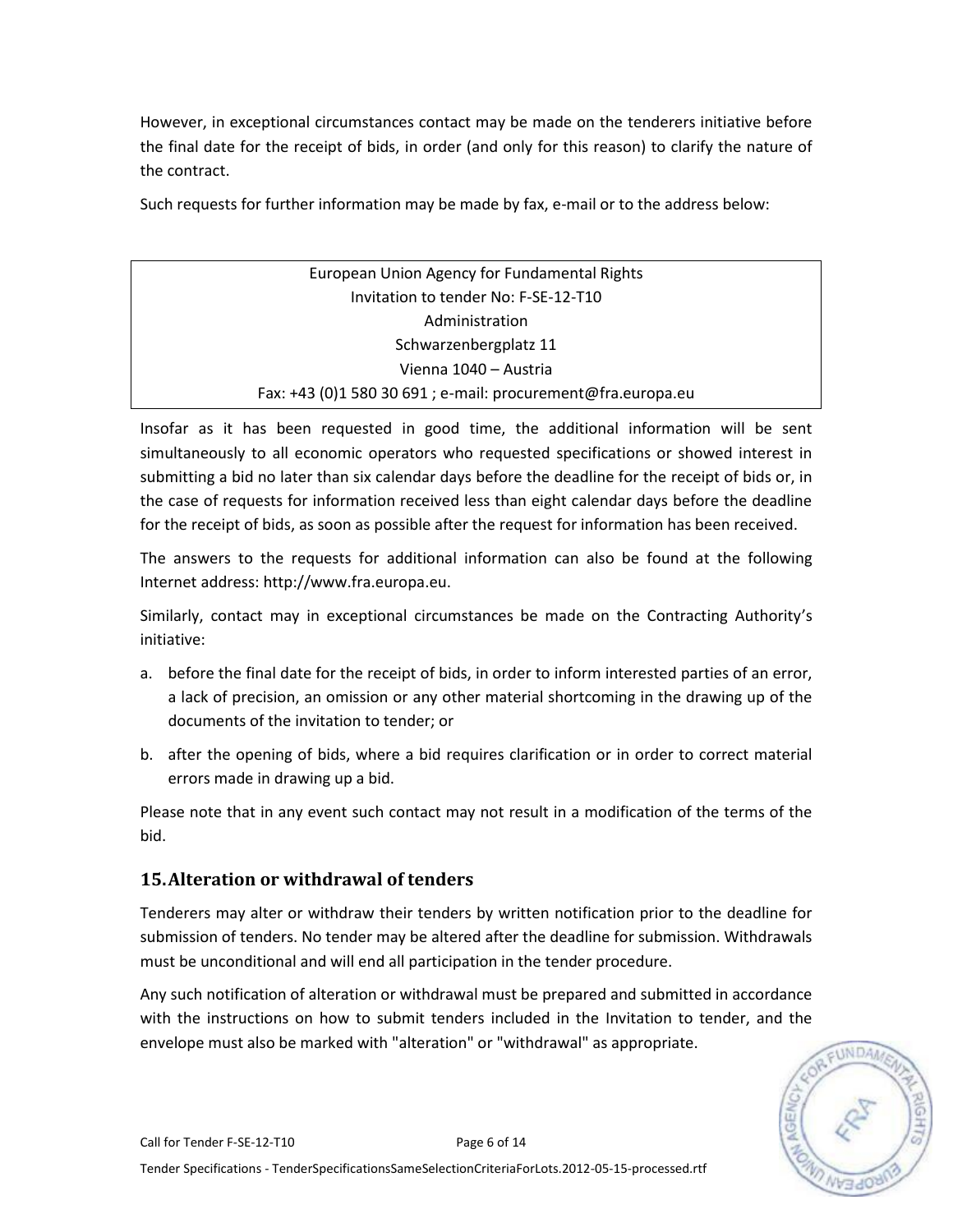## **16.Variants**

Variant solutions will not be taken into consideration.

## **17.Assessment of the tenderers**

Tenderers will be assessed on the basis of the exclusion (Phase I) and selection (Phase II) criteria described below.

### **17.1 Exclusion criteria (Phase I)**

The aim of this phase is to assess if tenderers fall in any of the exclusion situations listed below and therefore, cannot take part in the tender procedure.

#### **17.1.1 Exclusion situations**

Tenderers shall be excluded from participation in the present procurement procedure if:

- a. they are bankrupt or being wound up, are having their affairs administered by the courts, have entered into an arrangement with creditors, have suspended business activities, are the subject of proceedings concerning those matters, or are in any analogous situation arising from a similar procedure provided for in national legislation or regulations;
- b. they have been convicted of an offence concerning their professional conduct by a judgment which has the force of res judicata
- c. they have been guilty of grave professional misconduct proven by any means which the contracting authority can justify
- d. they have not fulfilled obligations relating to the payment of social security contributions or the payment of taxes in accordance with the legal provisions of the country in which they are established or with those of the country of the contracting authority or those of the country where the contract is to be performed
- e. they have been the subject of a judgment which has the force of res judicata for fraud, corruption, involvement in a criminal organisation or any other illegal activity detrimental to the Communities financial interests, and
- f. following another procurement procedure or grant award procedure financed by the Community budget, they have been declared to be in serious breach of contract for failure to comply with their contractual obligations.

Tenderers shall be excluded from the award of the contract if, during the present procurement procedure:

- g. are subject to a conflict of interest, and
- h. are guilty of misrepresentation in supplying the information required by the contracting **EUNDAM** authority as a condition of participation in the contract procedure or fail to supply this information.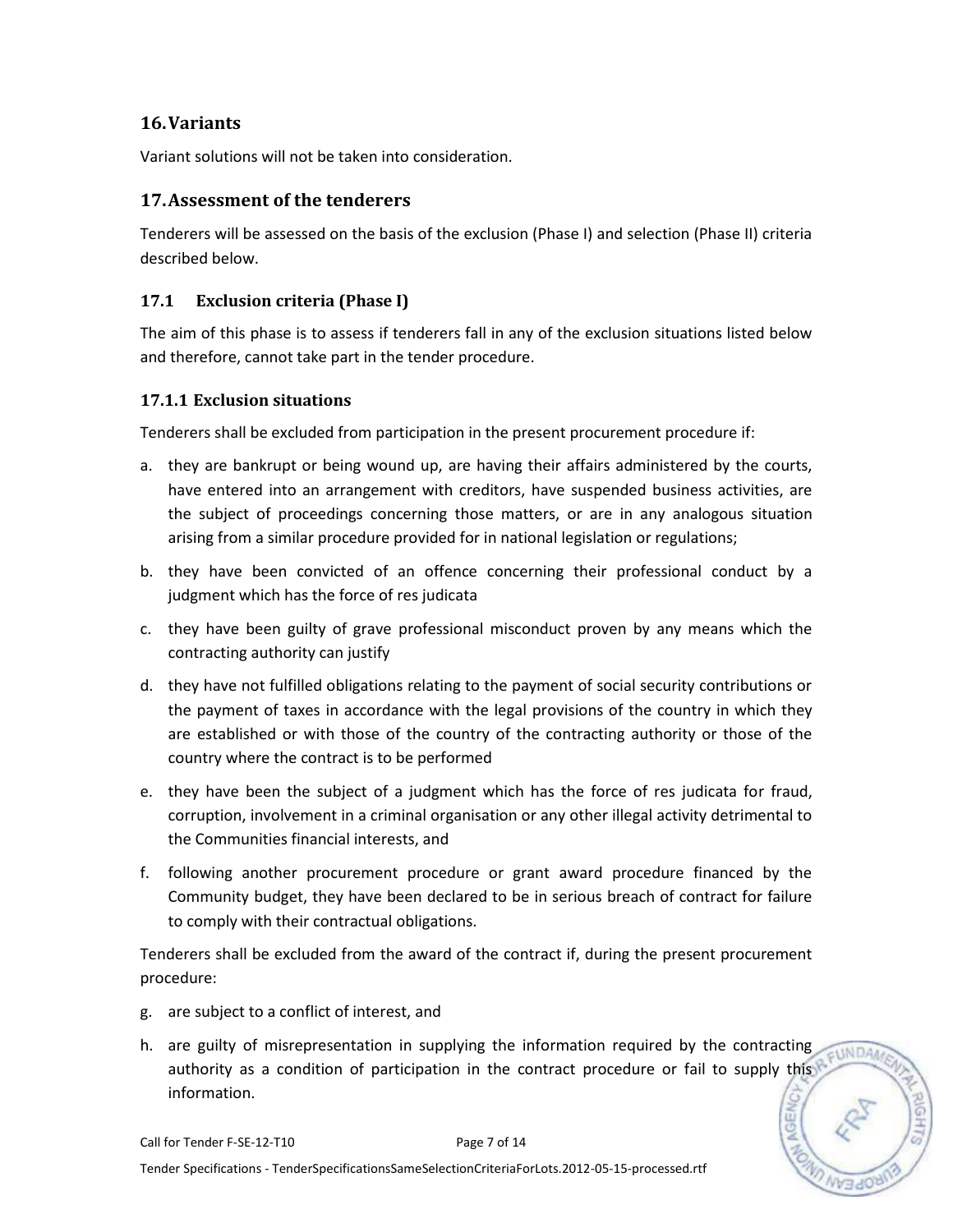### **17.1.2 Documentary evidence**

At the tendering stage, tenderers shall declare that they are not in one of the situations listed above by submitting a signed Declaration of Honour and Absence of Conflict of Interest, in accordance with the form included in Annex C.

In addition, the tenderer to whom the contract is to be awarded shall provide, within fourteen (14) calendar days and preceding the signature of the contract, the following documents as proof that the tenderer is not in one of the situations described above:

- for points (a), (b) and (e) above, recent extract(s) from the judicial record or, failing that, an equivalent document(s) recently issued by a judicial or administrative authority in the country of origin or provenance showing that those requirements are satisfied
- for point (d) above, a recent certificate issued by the competent authority of the State concerned. Where the document or certificate referred to is not issued in the country concerned, it may be replaced by a sworn or, failing that, a solemn statement made by the interested party before a judicial or administrative authority, a notary or a qualified professional body in his country of origin or provenance, and
- for points (c) and (f) above, the tenderer may provide a sworn or, failing that, a solemn statement made by the interested party before a judicial or administrative authority, a notary or a qualified professional body in his country of origin or provenance.

Depending on the national legislation of the country in which the tenderer is established, the document referred to above shall relate to legal persons and/or natural persons including company directors or any person with powers of representation, decision-making or control in relation to the tenderer.

The Contracting Authority may waive the obligation of a tenderer to submit the documentary evidence referred to above if such evidence has already been submitted to it for the purposes of another procurement procedure and provided that the documents are not more than one year old starting from their issuing date and that they are still valid.

Administrative or financial penalties may be imposed by the Contracting Authority on tenderers who are in one of the exclusion situations after they have been given the opportunity to present their observations.

These penalties are detailed in Article 96 of the Financial Regulation as amended by Council Regulation No 1995/2006 of 13 December 2006 (OJ L 390, page 1, of 30 December 2006) and Article 134b of the Regulation laying down the rules for the implementation of the Financial Regulation as amended at the latest by Council Regulation No 478/2007 of 23 April 2007 (OJ L 111, page 13, of 28 April 2007). We invite tenderers to read carefully those two articles.

## **17.2 Selection criteria – Phase II**

The aim of this phase is to assess if tenderers have sufficient economic and financial capacity and sufficient technical and professional capacity to perform the contract.

EUNDAN

Tender Specifications - TenderSpecificationsSameSelectionCriteriaForLots.2012-05-15-processed.rtf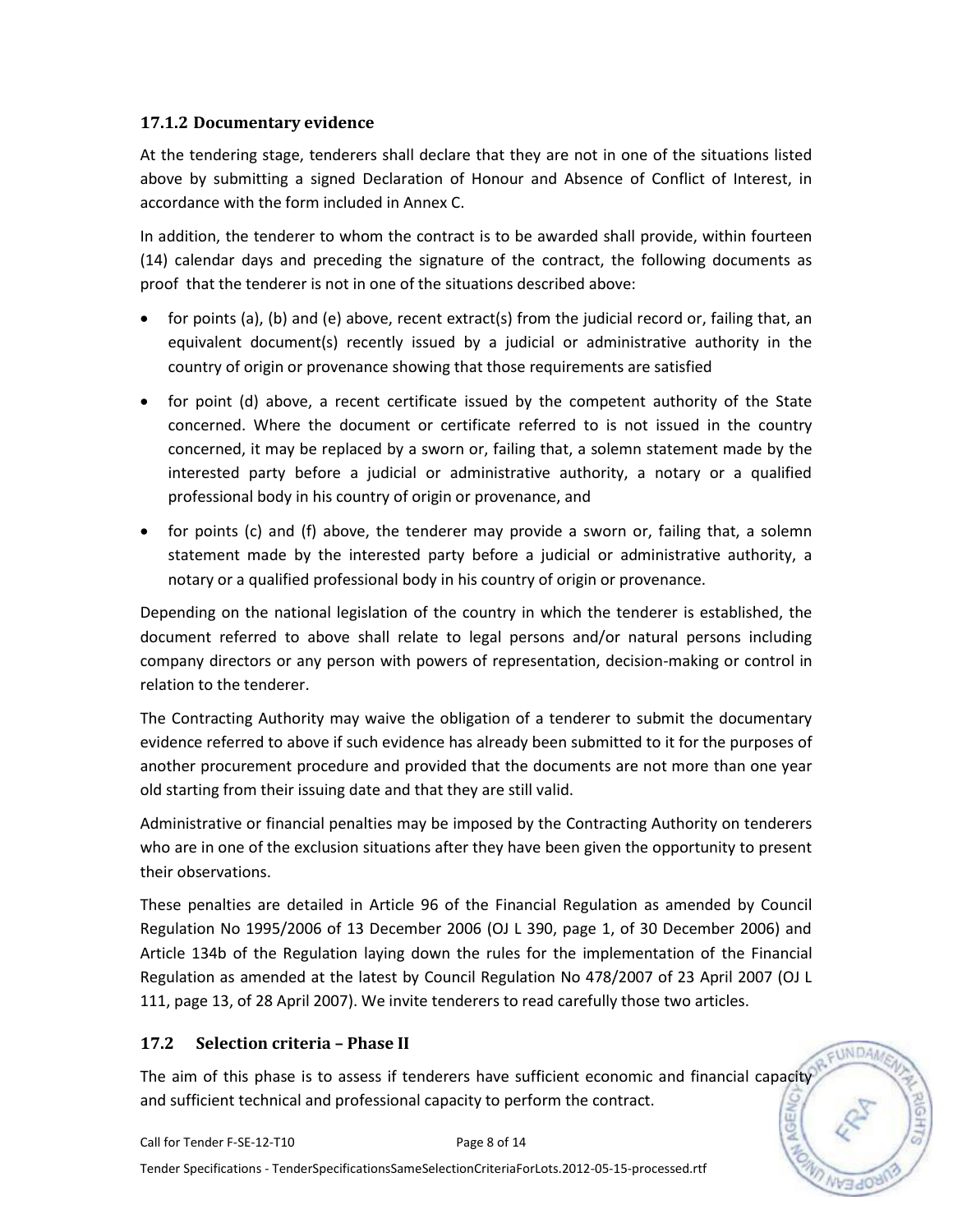### **17.2.1 Economic and financial capacity**

Proof of economic and financial capacity of the tenderers shall be furnished by the following documents and minimum requirements:

(a) A statement of the annual average turnover for the last two (2) financial years for which accounts have been closed. The minimum average annual turnover of the tenderer shall be of 180,000.00 EUR. In case of a consortium, the annual average turnover for each of the partners shall be presented. The sum of the annual average turnovers of each partner will be taken into account to reach the minimum annual average turnover of 180,000.00 EUR.

If for some exceptional reason which the Contracting Authority considers justified, the tenderer is unable to provide the documentary evidence requested above, he may prove his economic and financial capacity by any other means which the Contracting Authority considers appropriate.

### **17.2.2 Technical and professional capacity**

Proof of the technical and professional capacity of the tenderers shall be furnished by the following documents and minimum requirements:

(a) The educational and professional qualifications of the service provider or contractor and/or those of the firms managerial staff, in particular, those of the person or persons responsible for providing the services. The tenderer is requested to include the CVs in Europass format of the profiles described in Annex A.1 Technical Specifications. The proposed CVs must possess the minimum educational and professional requirements stated in Annex A.1.

(b) A list of the principal services provided in the past three (3) years, with the sums, dates and recipients. Tenderers are required to prove that they have performed at least 3 projects of at least 25,000.00 euros each with a scope similar to the services to be carried out under this tender.

(c) A statement of the annual average manpower and the number of managerial staff of the tenderer in the last three (3) years.

The minimum annual average manpower in the last three (3) years shall be of at least 7.

The minimum annual average managerial staff in the last three (3) years shall be of at least of 1.

## **18.Assessment of tenders – Phase III**

The aim of this phase is to evaluate from the technical and the financial points of view the offers submitted by the tenderers. The award method is based on the most economically advantageous offer.

#### **18.1 Technical evaluation**

Tenderers technical offer will be evaluated on the basis of the following technical award criteria and their corresponding weightings:

**ONDA**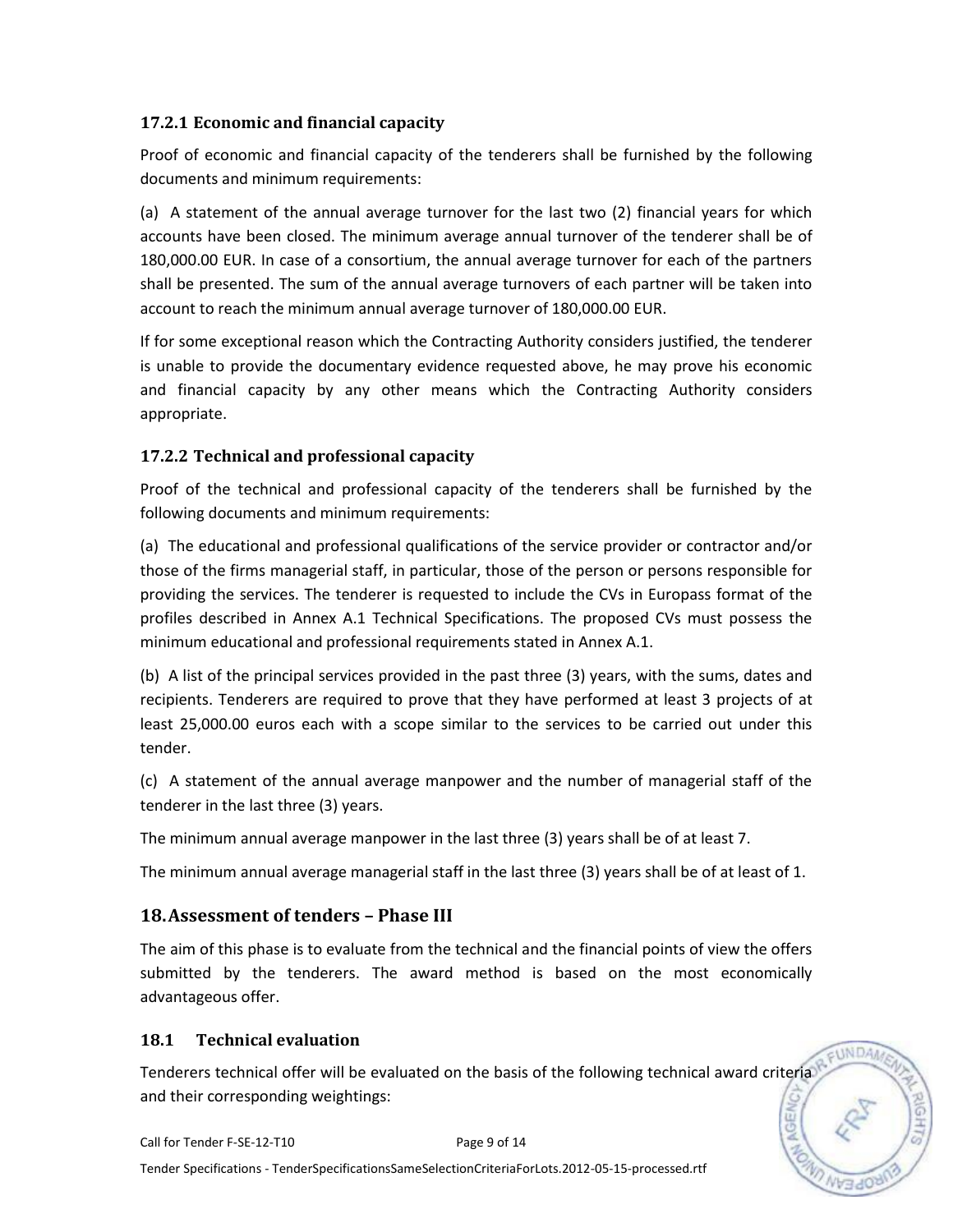| <b>Technical Award criteria</b>                                                                                                                                                                                                                                                | Weighting in % |
|--------------------------------------------------------------------------------------------------------------------------------------------------------------------------------------------------------------------------------------------------------------------------------|----------------|
| Management of daily operations                                                                                                                                                                                                                                                 | 50             |
| Processing of the data back-up                                                                                                                                                                                                                                                 | 20             |
| Description of any measures taken in response to any incident                                                                                                                                                                                                                  | 20             |
| Description and completeness of the proposal for the activities to be<br>undertaken for the take-over of the existing web applications presently<br>hosted as described under section 5.7 of the technical specifications<br>and the hand-over at the end of the new contract. | 10             |
| TOTAL                                                                                                                                                                                                                                                                          | 100            |

For each criterion a number of points in a range between 0 to 100 points will be given. A tender can reach a maximum of 100 points per criterion and a maximum of 100 points in total. After the application of the corresponding weightings per criterion and sub-criterion as per the grid above, tenders scoring less than 60% in the total overall weighted points or less than 50% in the weighted points awarded for a single criterion will be excluded from the rest of the assessment procedure.

#### **18.2 Financial evaluation**

#### **18.2.1 Financial award criteria**

Tenderers financial offers will be evaluated on the basis of the following financial award criteria and their corresponding weightings:

| Weighting in % |
|----------------|
| 60             |
| 30             |
| 3              |
| 4              |
| 3              |
| 100            |
|                |



Call for Tender F-SE-12-T10 Page 10 of 14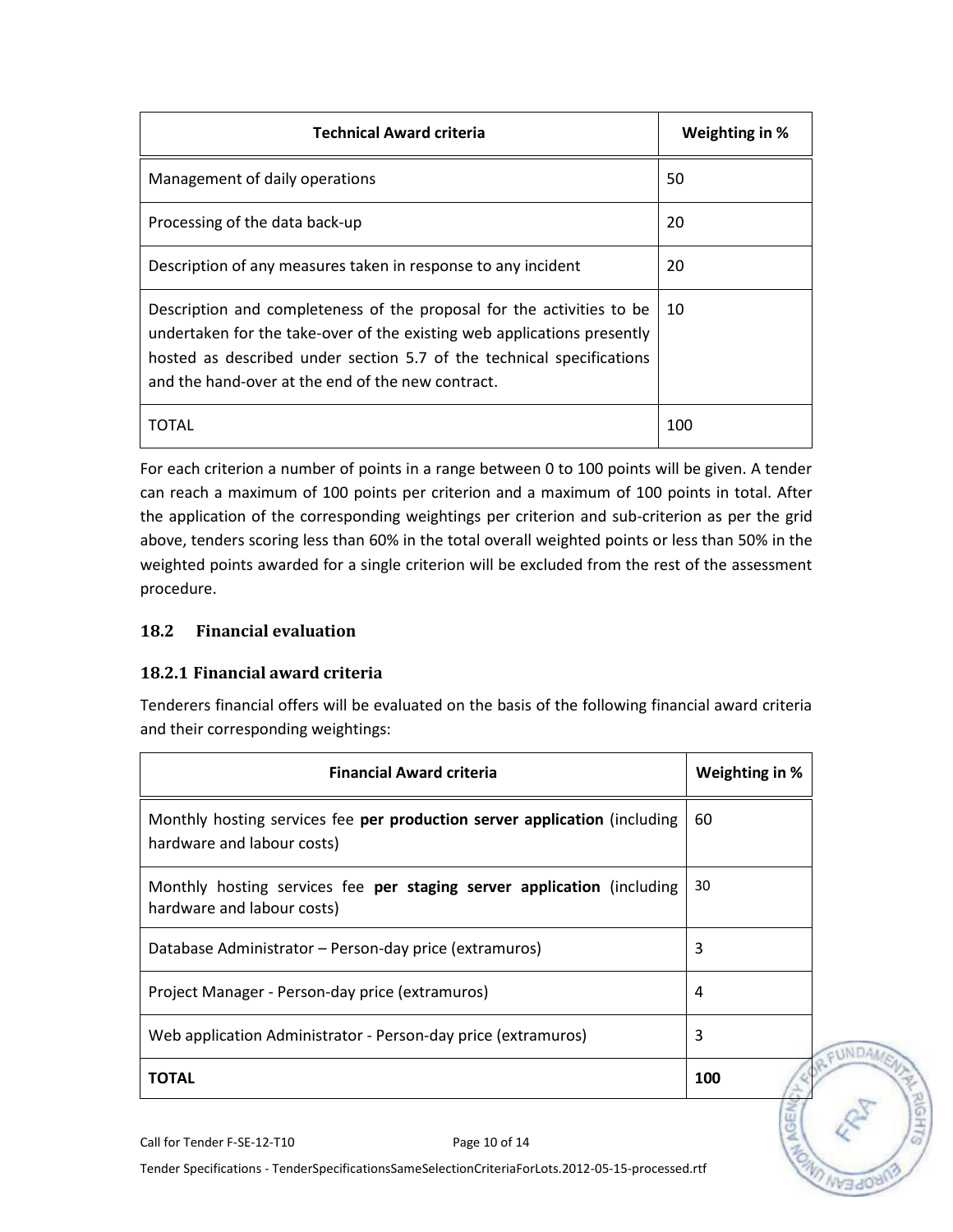The tender with the lowest financial offer will receive 100 points in the financial evaluation. The remaining tenders will receive their financial score in accordance with the following formula:

financial score for tender  $X =$  (lowest financial offer / financial offer of tender X)  $*$  100.

## **18.2.2 Information concerning prices**

The financial evaluation of the offers will be based on the prices quoted by the tenderers in their financial proposals. Tenderers must fill in the Financial Offer Form included in Annex C.

When filling in the Financial Offer Form, tenderers must take into consideration that prices shall be:

- expressed in euro. For tenders in countries which do not belong to the euro zone, tenderers shall quote their prices in euro and the price quoted may not be revised in line with exchange rate movements. It is for the tenderer to select an exchange rate and assume the risks or benefits deriving from any variation.
- inclusive of all costs and expenses, directly and indirectly connected with the goods and/or services to be supplied/provided and including all the charges (travel and subsistence), unless otherwise stated in the tender documents.
- free of all duties and taxes (in particular VAT). According to Articles 3 and 4 of the Protocol on the Privileges and Immunities of the European Communities, the European Union Agency for Fundamental Rights is exempt from all charges, taxes and dues, including value added tax; such charges may not therefore be included in the calculation of the price quoted; the VAT amount must be indicated separately.

Prices shall be fixed and not subject to revision during the first year of performance of the contract. From the beginning of the second year of performance of the Contract, each price may be revised upwards or downwards each year in accordance with the provisions of the Draft Contract in Annex B.

The financial offer is only intended to provide a fair, non-discriminatory basis for evaluation purposes. Consequently, cannot under any circumstances be considered to constitute a commitment on the part of the Contracting Authority to conclude specific contracts for the related services and quantities, and cannot give rise to any right of legitimate expectation on the part of the contractor.

The prices quoted by the tenderer in their financial offer are binding and will be applicable to the requested services/supplies by means of specific contracts or orders. If the tenderer is requested to quote unit prices in the Financial Offer Form included in Annex C, these unit prices are binding as well, and will be applicable to the services requested by means of specific contracts and orders.

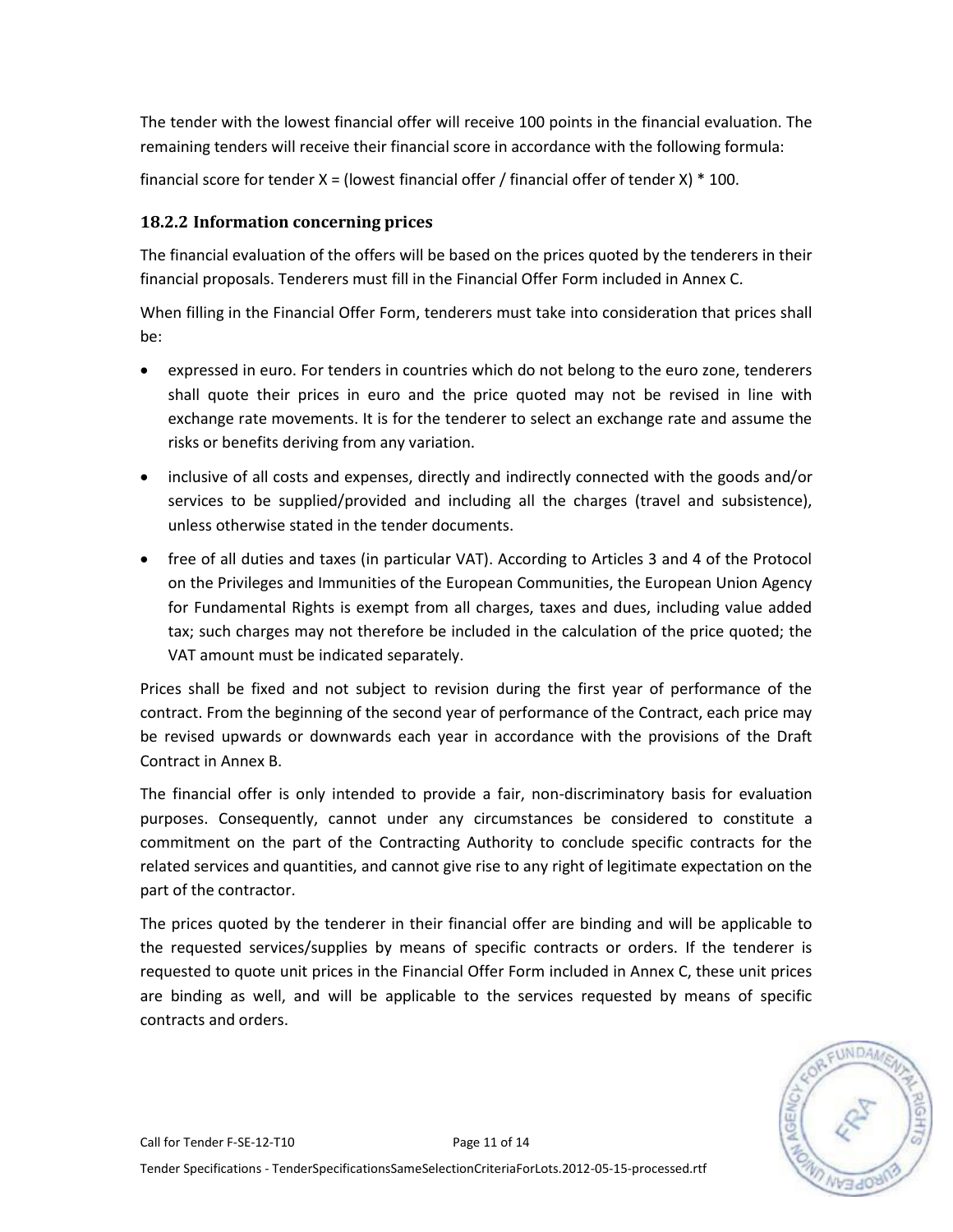## **19.Contract award – Phase IV**

The contract will be awarded to the tenderer offering the best value for money, on the basis of the following quality-price ratio:

Score for tender X = (lowest financial offer/financial offer of tender X)  $*$  100  $*$  60 % + total quality score (out of 100) for all award criteria of tender X \* 40 %

### **20.Information to tenderers on the outcome of the tender**

The Contracting Authority will inform tenderers of decisions reached concerning the award of the contract, including the grounds for any decision not to award a contract or to recommence the procedure.

If a written request is received, the Contracting Authority will inform all rejected tenderers of the reasons for their rejection and all tenderers submitting an admissible tender of the characteristics and relative advantages of the selected tender and the name of the successful tenderer.

However, certain information may be withheld where its release would impede law enforcement or otherwise be contrary to the public interest, or would prejudice the legitimate commercial interests of economic operators, public or private, or might prejudice fair competition between them.

### **21.No obligation to award the contract**

The tendering procedure shall not involve the Contracting Authority in any obligation to award the contract.

No compensation may be claimed by tenderers whose tender has not been accepted, including when the Contracting Authority decides not to award the contract.

#### **22.Cancellation of the tender procedure**

In the event of cancellation of the tender procedure, tenderers will be notified of the cancellation by the Contracting Authority. If the tender procedure is cancelled before the outer envelope of any tender has been opened, the unopened and sealed envelopes will be returned to the tenderers.

In no event shall the Contracting Authority be liable for any damages whatsoever including, without limitation, damages for loss of profits, in any way connected with the cancellation of a tender procedure even if the Contracting Authority has been advised of the possibility of damages.

#### **23.How to submit the tender**

All tenders must be presented in three parts:

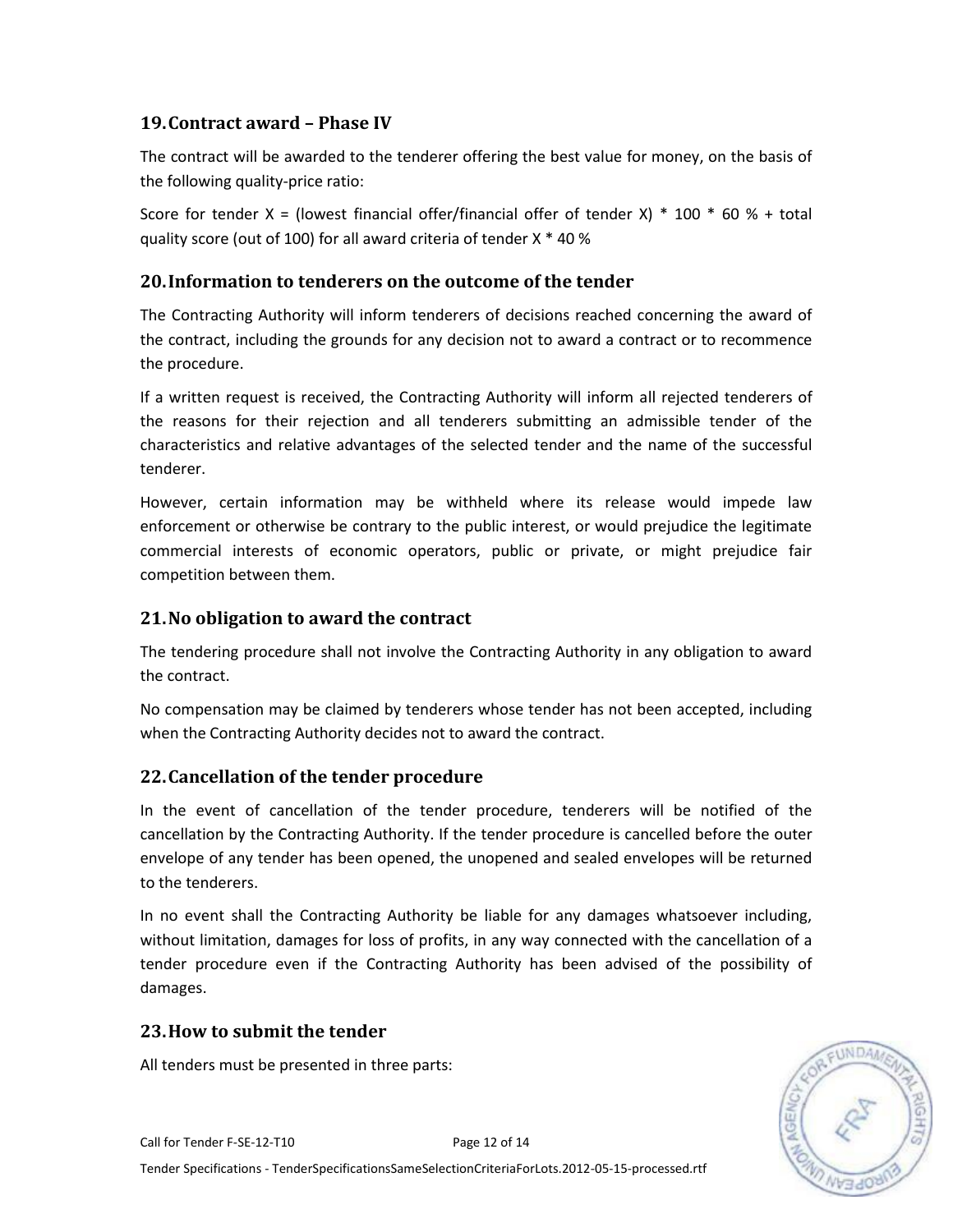#### **Part 1 – Administrative Proposal**

In the Administrative Proposal, tenderers must include all the information and documents required by the Contracting Authority for the assessment of tenderers on the basis of the exclusion and selection criteria described above. For that purpose, tenderers must fill and sign the following documents following the forms included in Annex C:

#### **Section A: Tenderers Identification**

- Tenderers identification form (administrative details).
- Legal Entities Form, to be signed by a representative of the tenderer authorised to sign contracts with third parties. There is one form for individuals, one for private entities and one for public entities. If the tenderer is submitting a joint offer, a Legal Entities Form must be submitted by each consortium or group member. It also has to be submitted by each subcontractor when the subcontracting percentage exceeds 20% of the contract value.
- Bank Identification Form filled in and signed by an authorised representative of the tenderer and his or her banker. In case of a joint offer, only one of the members of the consortium or group of companies, usually the leader, must complete the Bank Identification Form.
- Power of Attorney (in case of joint offers).
- Statement on Subcontracting, indicating the intention of the tenderer to subcontract part of the contract and the percentage of subcontracting.
- Letter of Intent of Subcontractors (only if the tenderer intends to subcontract part of the contract).

#### **Section B: Exclusion Criteria information**

 Declaration of Honour with respect to the Exclusion Criteria and Absence of Conflict of Interest. To be submitted by each consortium or group member in case of joint offers, and by each subcontractor when the subcontracting percentage exceeds 20% of the contract value.

#### **Section C: Selection Criteria (Economic and Financial capacity)**

• Statement on the annual average turnover for the last 2 years.

#### **Section D: Selection criteria (Technical and Professional Capacity)**

 Educational and professional qualifications of the profiles requested in Annex A.1 Technical Specifications.

- List of principal services performed in the last three (3) years.
- Statements on annual average manpower and managerial staff.